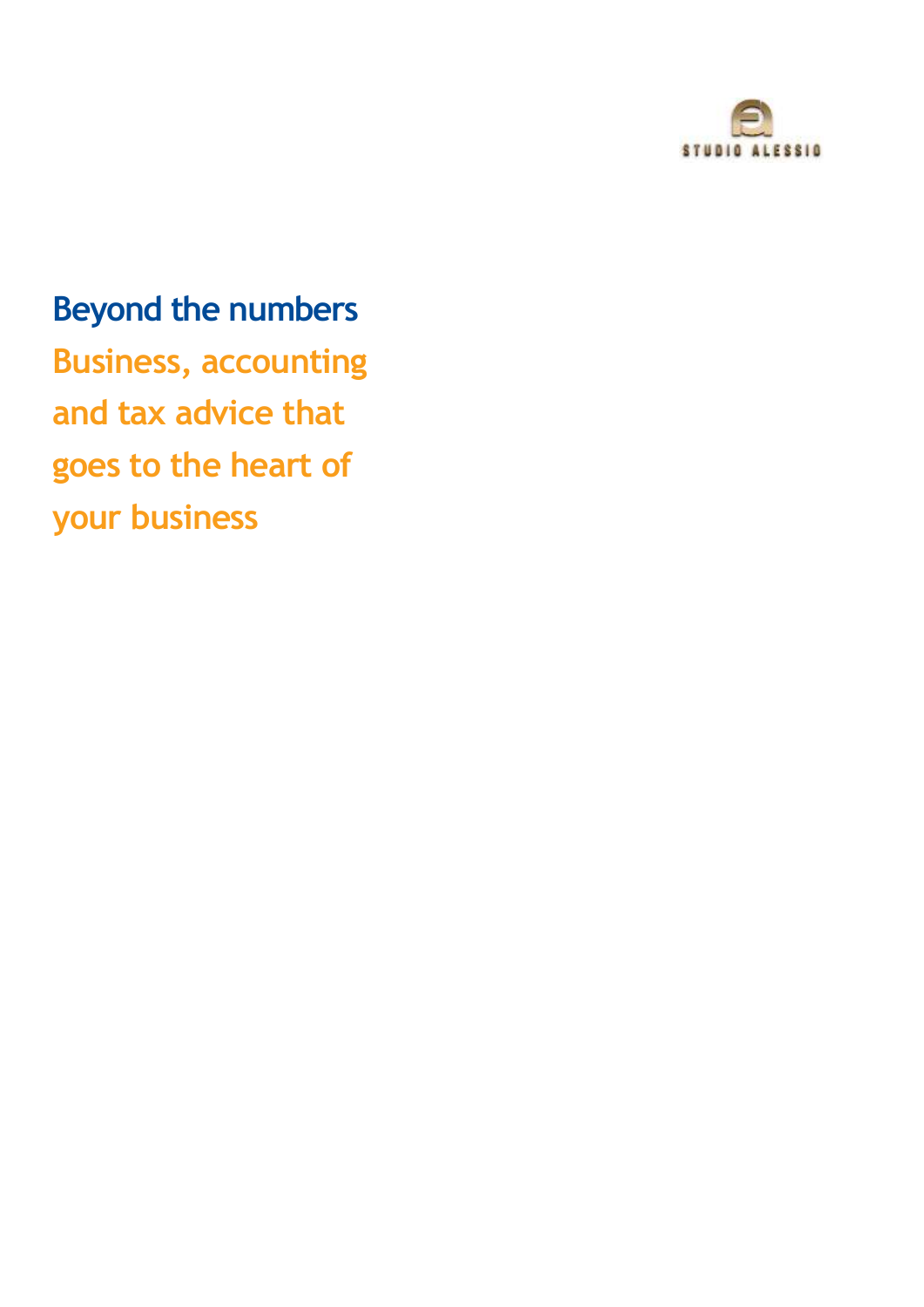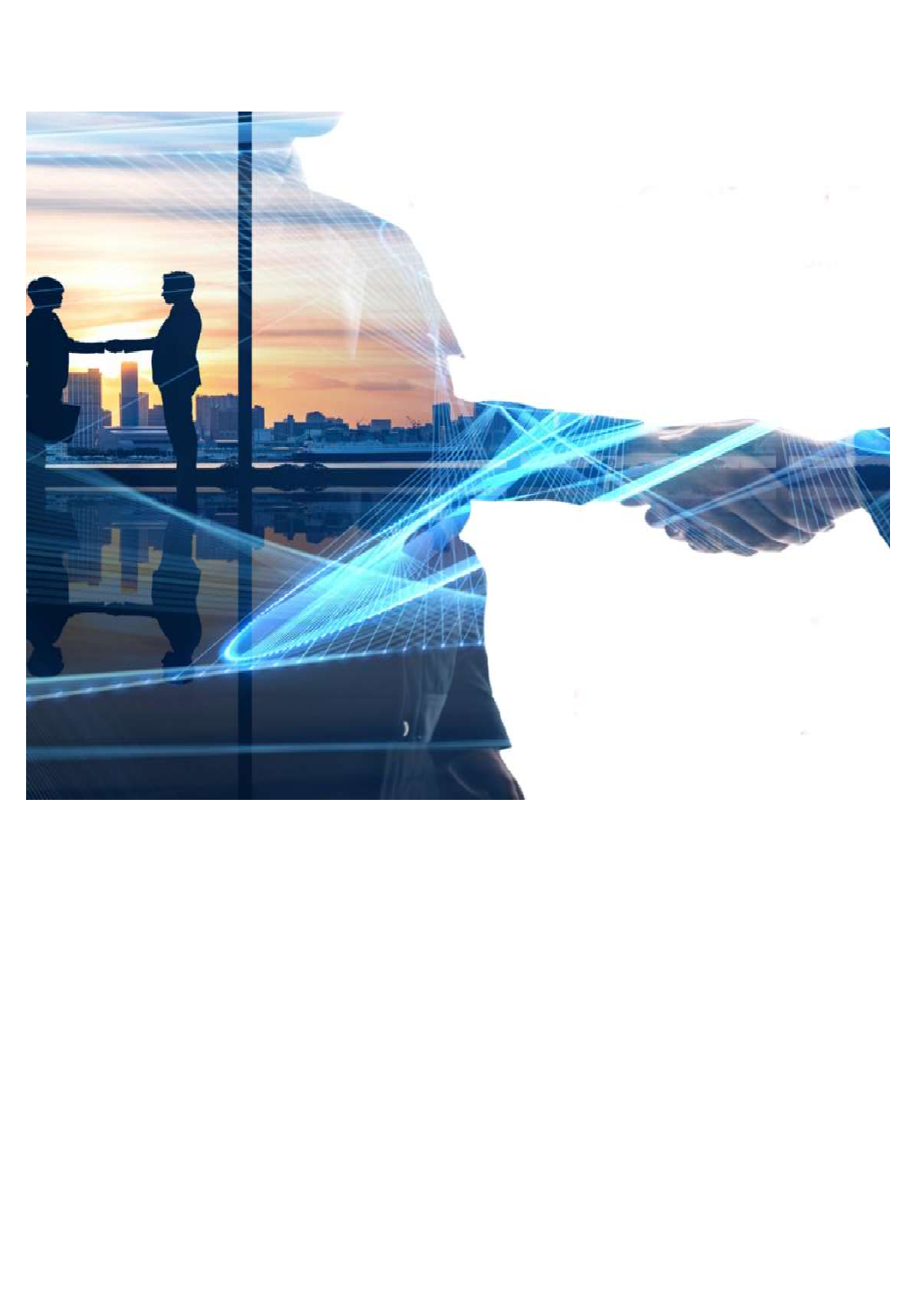#### **Always with you**

#### Each stage of the business life cycle is different. From start-up and growth through to maturity and succession planning, each phase presents its own set of challenges. With Studio Alessio as your partner for the journey, you will always have specialist expertise there to help you take your business on to the next stage.

#### **Our approach to your problem**

To help you to reach your **fiscal,commercial or accounting** target:

**We listen**: to ungerstand you and your situation. Only then can we give the most insightful and appropriate advice.

**We support**: we care about your success and want to support you over the long term to achieve your ambitions.

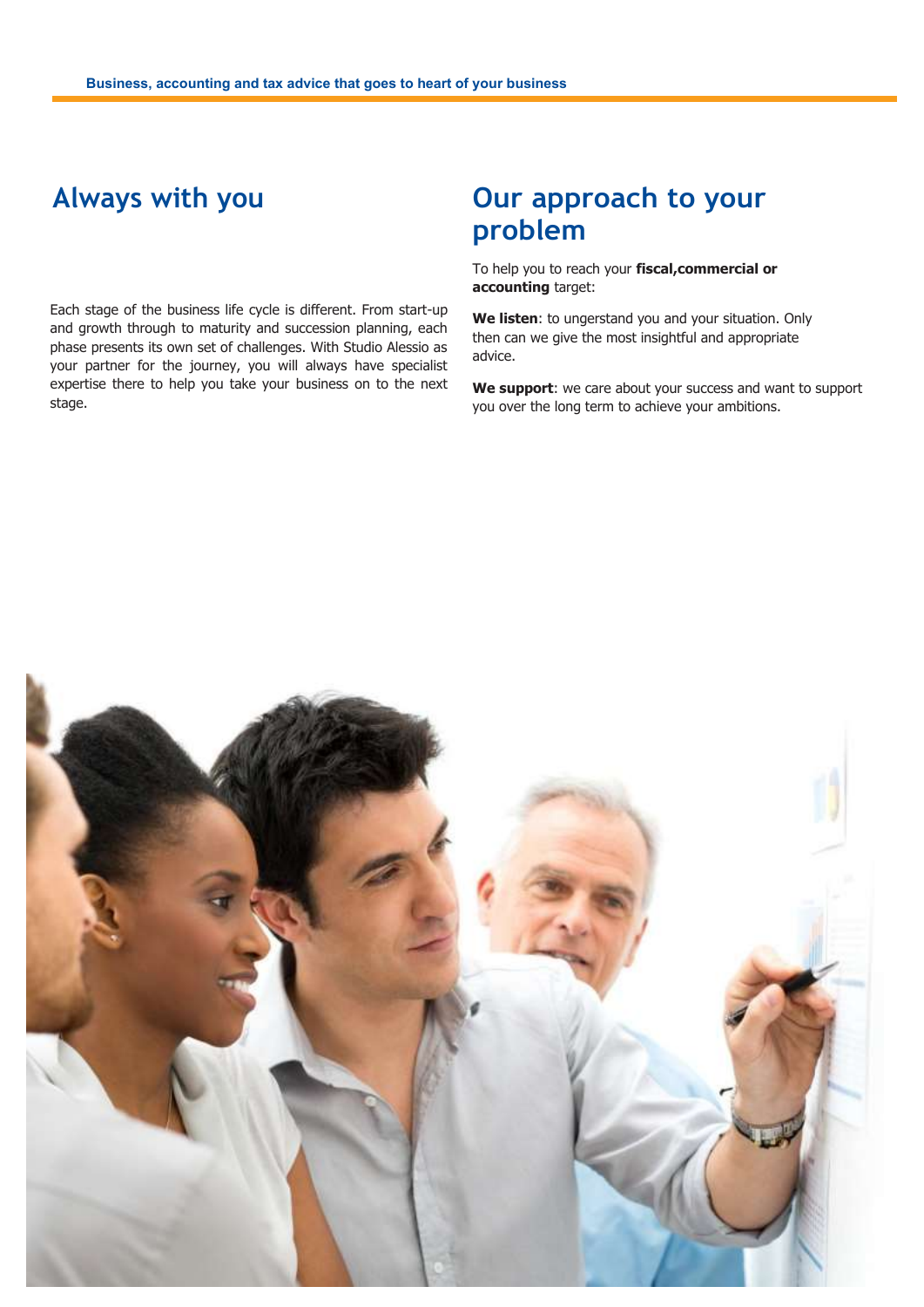### **Services for businesses**

As well as helping you comply with increasingly complex tax legislation, we'll work by your side to develop the most appropriate plan for you and your business with our advices relating to:

- **Accounting**
- **Tax**
- **Business**
- **Foreign relations**
- **audit**
- **risk management**
- **fiscal plan and tax compliance**
- **exit and succession planning**
- **M & A etc.. (acquisitions, mergers, demergers, company transfers, corporate reorganization operations, corporate transformations, creation of corporate groups ..)**

We'll work by your side to develop the most appropriate plan for you

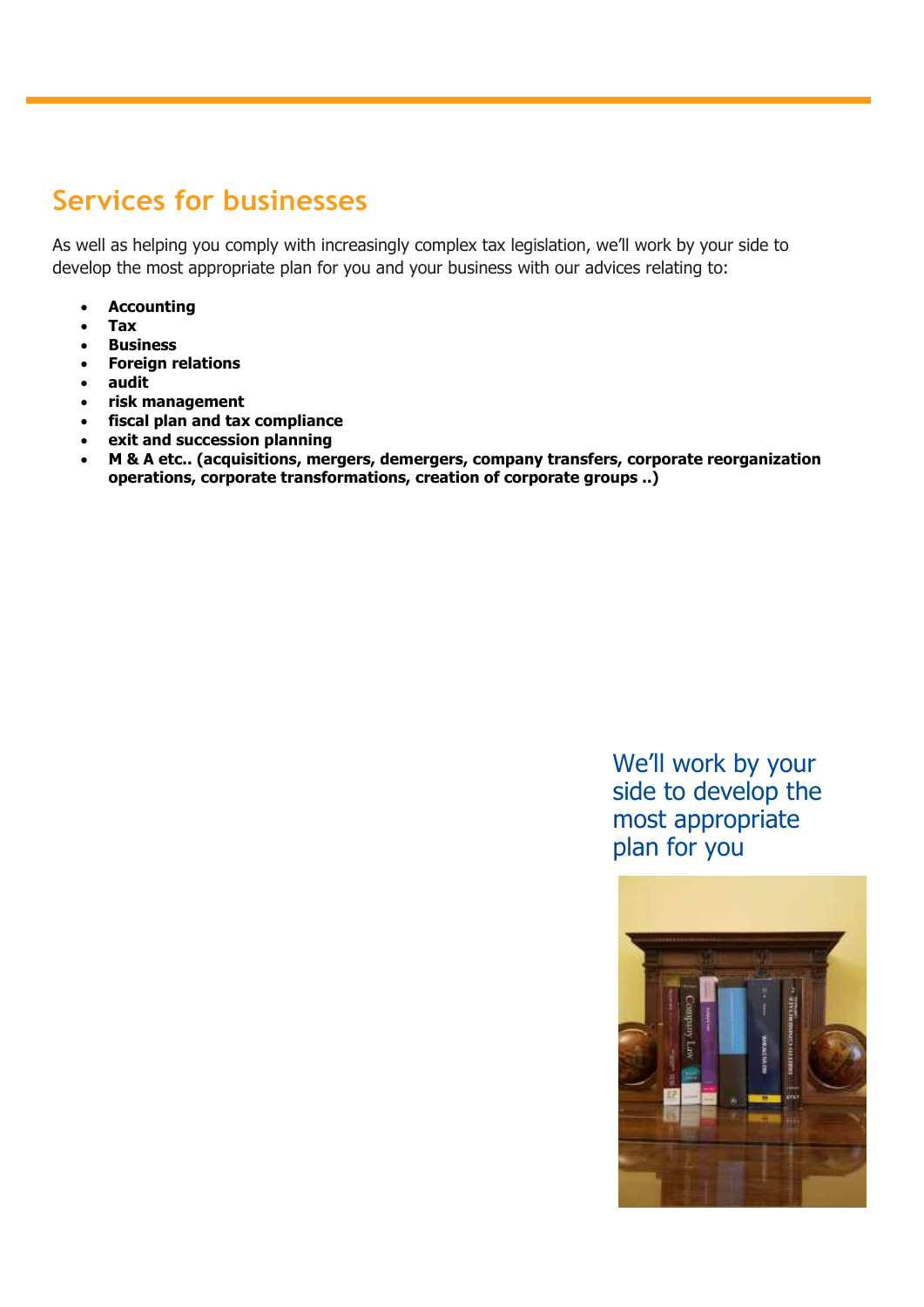# **Audit**

• We'll ensure compliance with all relevant regulatory requirementes, and offer robust indipendent opinion.

• Companies that don't need a statutory audit may still need an indipendent assessment of their affairs. We can provide reports for management.

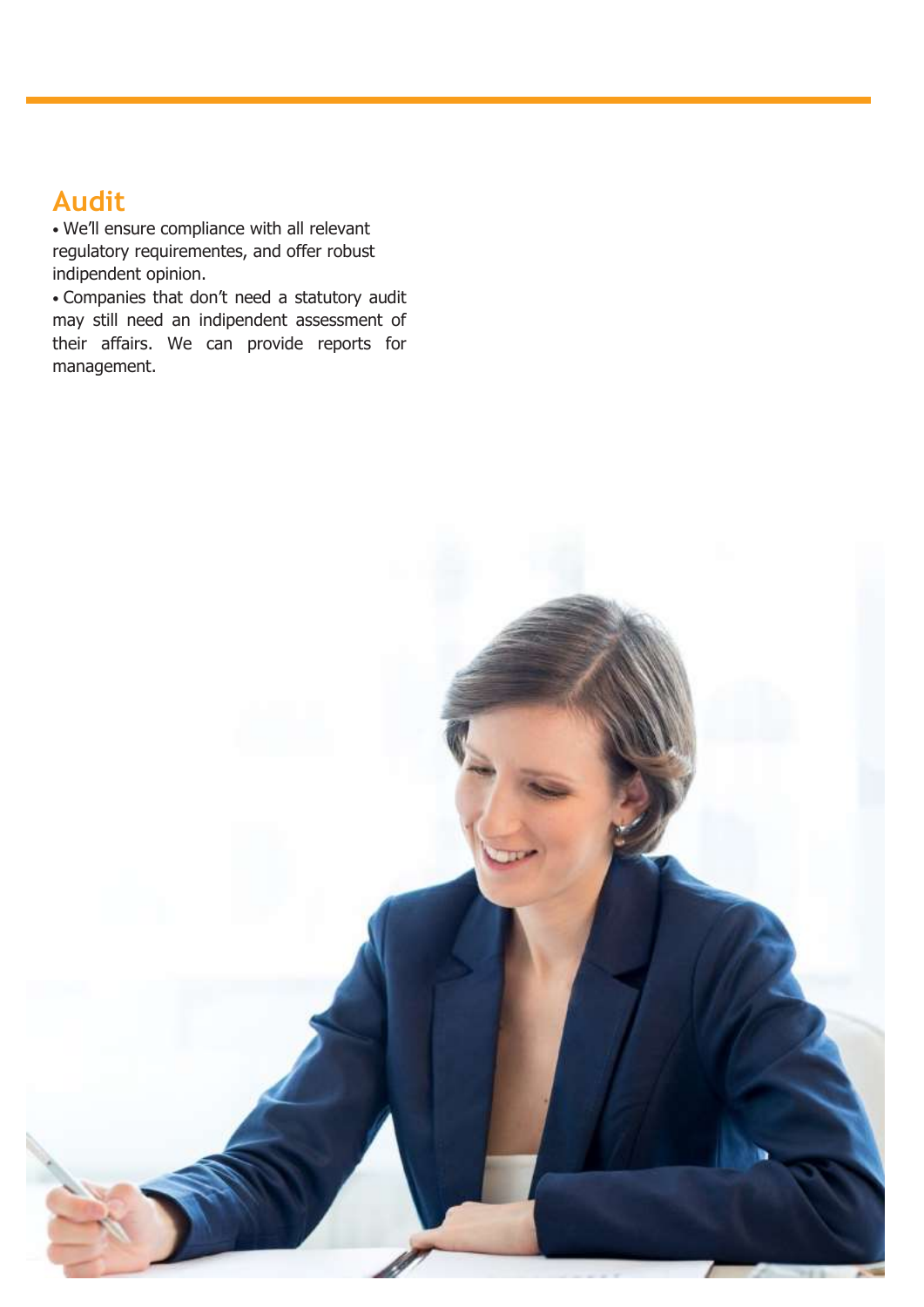### **Services for your abroad business**

If you are a company with ambitions to expand internationally, we can help you avoid making costly mistakes. Through our international associations we can help ensure your abroad business and expansion go smootly.

> We can help ensure your abroad business and expansion go smootly